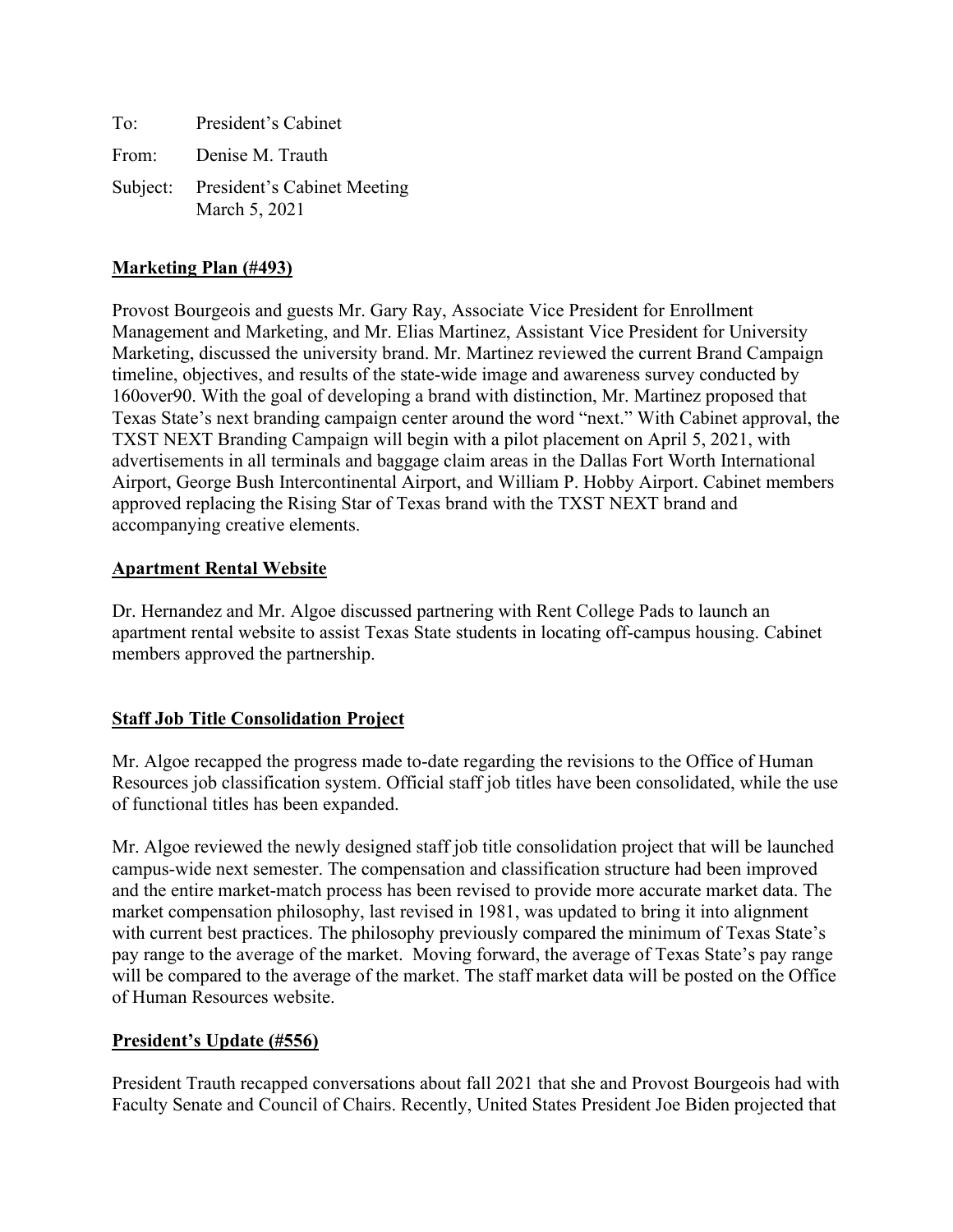enough of the COVID-19 vaccine will be available to all adults by the end of May 2021, though the work of inoculating adults might extend well into the summer. With this outlook in mind, the following preliminary decisions have been made, with the caveat that final decisions will be based on guidance from state and federal agencies and health experts:

- Some of the Pandemic/Post-Pandemic Work Groups will be reconvened to be consulted about fall 2021 instruction, programming, and health and safety protocols.
- Vaccinations will not be required to work or to attend classes and disclosure of vaccine will not be required with the exception of certain programs that require close human contact/interaction, such as nursing.
- Department heads, in consultation with their supervisors, will be asked to determine the most effective ways (in-person versus remote) for their units to carry out university operations following the pandemic.
- The temporary COVID-19 workplace modifications are not expected to be extended into fall 2021. The Americans with Disabilities Act Compliance Coordinator, who oversees the temporary COVID-19 workplace modifications process, will identify circumstances that may require temporary COVID-19 workplace modifications to be granted for fall 2021.
- Some COVID-19 protocols may be in place, though density restrictions for instructional spaces and research labs will be lifted.
- The fall 2019 schedule is the basis for developing the fall 2021 schedule. In line with market demands, growth in hybrid and online instructional delivery formats are expected in some programs. More than 80 percent of classes are expected to be face-to-face in fall 2021.

# **Significant Issues (#01)**

Provost Bourgeois announced that for the purposes of finalizing summer course offerings and assisting students with making summer registration decisions, the temporary COVID-19 workplace modifications for faculty and students will be extended through the end of summer session II. The decision on how long to extend temporary COVID-19 workplace modifications for staff will be finalized at a future Cabinet meeting.

Provost Bourgeois announced that he has approved research-related international summer travel requests that have included detailed safety protocols.

Provost Bourgeois announced that he has approved a request from the Department of Theatre and Dance for an outdoor screening event to be held in April 2021.

Mr. Algoe announced that the Division of Finance and Support Services will soon be embarking on an energy study.

Mr. Algoe announced that visitors may park on campus using an app via a mobile device.

Mr. Algoe announced that CARES Act applications closed on March 4, 2021. The distribution of \$800 awards to more than 8,000 students will begin on March 6, 2021.